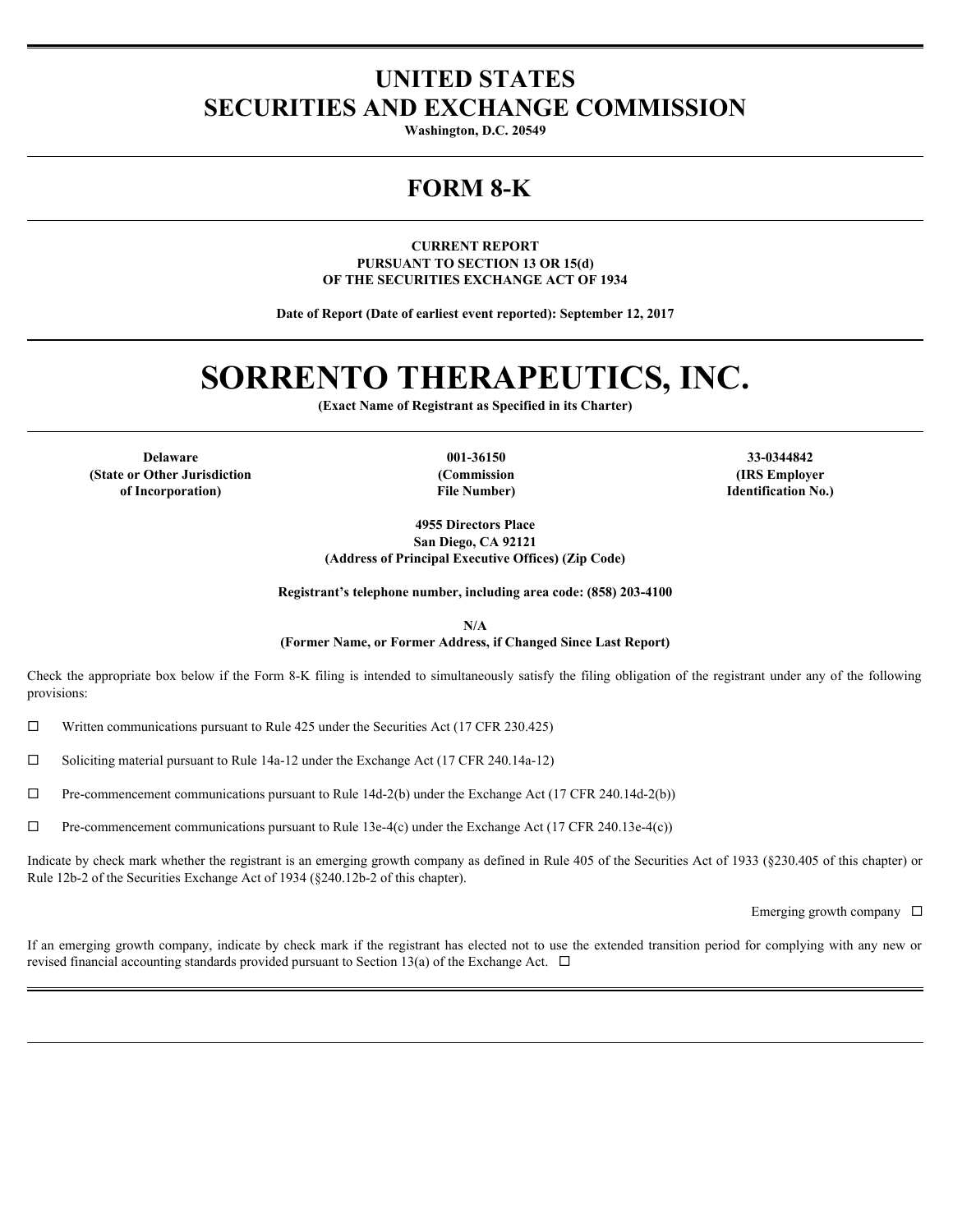### **Item 7.01. Regulation FD Disclosure.**

**Item 7.01.** Regulation FD Disclosure.<br>On September 12, 2017, Sorrento Therapeutics, Inc. (the "Company") issued a press release amouncing that Scilex Pharmaceuticals Inc., a majority-owned<br>subsidiary of the Company, has r subsidiary of the Company, has received from the U.S. Food and Drug Administration (the "FDA") acknowledgement of receipt of its recently resubmitted new drug application submission (the "NDA") for its lead product candidate, ZTlido <sup>TM</sup> (lidocaine patch 1.8%), which has been considered a complete, class 2 response to the prior action letter. In the press release, the Company also announced that the Prescription Drug User Fee Act goal date for completion of the FDA's review of the NDA has been set for February 28, 2018, which is the standard six-month review period for a class 2 response. A copy of the press release is furnished herewith as Exhibit 99.1 to this Current Report on Form 8-K.

The information contained in this Item 7.01 and Exhibit 99.1 furnished as part of Item 9.01 of this Current Report on Form 8-K is being furnished and shall not be deemed "filed" for the purposes of Section 18 of the Securities Exchange Act of 1934, as amended (the "Exchange Act"), or otherwise subject to the liabilities of that section, nor shall it be deemed incorporated by reference into any registration statement or other filing under the Securities Act of 1933, as amended, or the Exchange Act, except as shall be expressly set forth by specific reference to such filing.

### **Item 9.01. Financial Statements and Exhibits.**

(d) Exhibits.

[99.1](#page-3-0) [Press release dated September 12, 2017.](#page-3-0)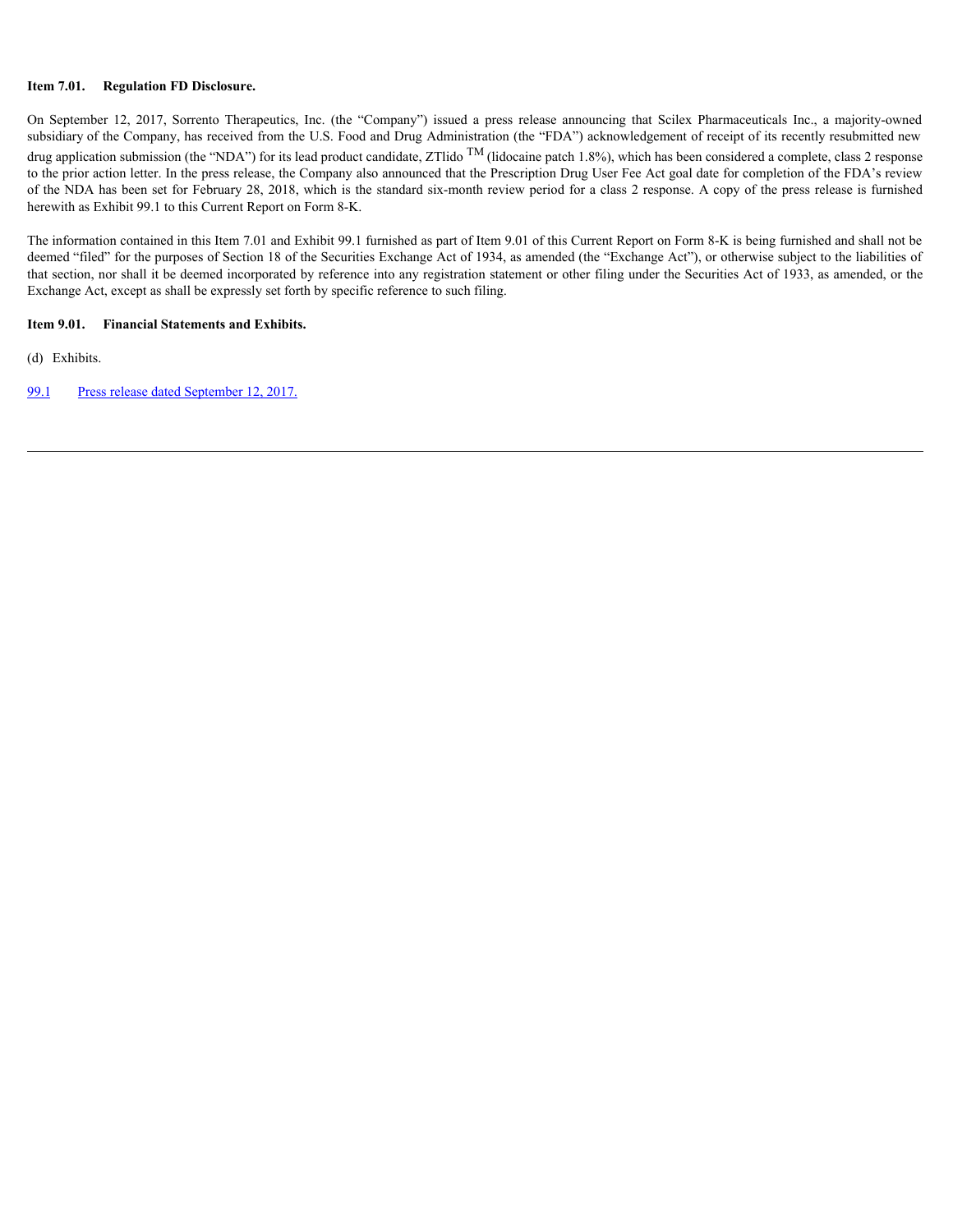### **SIGNATURES**

**Pursuant to the requirements of the Securities Exchange Act of 1934, the registrant has duly caused this report to be signed on its behalf by the undersigned<br>hereunto duly authorized.<br><b>SORRENTO THERAPEUTICS, INC.**<br> $\frac{f_S H$ hereunto duly authorized.

### **SORRENTO THERAPEUTICS, INC.**

Date: September 12, 2017 By: /s/ Henry Ji, Ph.D.

Name: Henry Ji, Ph.D. Title: Chairman of the Board, President and Chief Executive Officer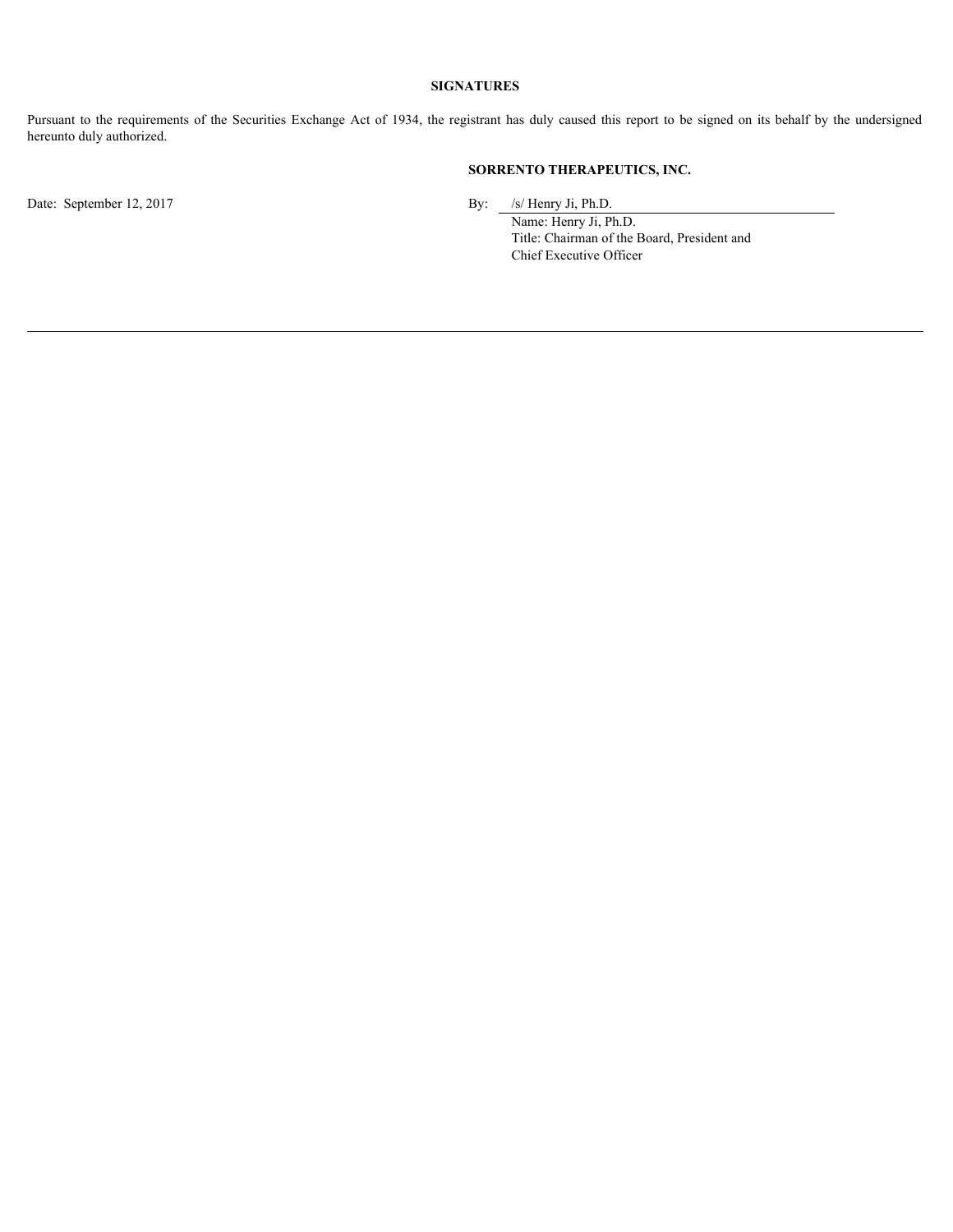**Exhibit 99.1**

FOR IMMEDIATE RELEASE

**September 12, 2017**

### **FDA ACKNOWLEDGES RECEIPT OF SORRENTO THERAPEUTICS INC, NDA FOR ZTLIDO™. PDUFA DATE SET FOR FEBRUARY 28, 2018.**

SAN DIEGO, September 12, 2017 /PRNewswire/ -- SAN DIEGO, - Sorrento Therapeutics, Inc. (NASDAQ: SRNE, "Sorrento"), announced today that SCILEX Pharmaceuticals Inc. ("SCILEX"), a majority-owned subsidiary of Sorrento, has received from the U.S. Food and Drug Administration ("FDA") acknowledgement of receipt of its recently resubmitted New Drug Application ("NDA") for ZTlido™ (lidocaine patch 1.8%) which has been considered a complete, class 2 response to the prior action letter.

The PDUFA (Prescription Drug User Fee Act) goal date for completion of the FDA's review of the SCILEX NDA is set for February 28, 2018, which is the standard six-month review period for a class 2 response.

### **About SCILEX Pharmaceuticals Inc.**

<span id="page-3-0"></span>SCILEX, a majority-owned subsidiary of Sorrento Therapeutics located in San Diego, California, leverages on its core, proprietary technologies to responsibly **SCOME COMPANY AND ACCESS AND ACCESS AND ACCESS AND ACCESS AND ACCESS AND ACCESS AND ACCESS AND ACCESS AND ACCESS AND ACCESS AND ACCESS AND ACCESS AND ACCESS AND ACCESS AND ACCESS AND ACCESS AND ACCESS AND ACCESS AND ACCE FORT CONTROLLATE CONTROLLATE CONTROLLATE CONTROLLATE CONTROLLATE SINC.** Specified a compromision of the CALIFORNIA CONTROLLATE SINC, NDA<br>
FOR ZTILIDO<sup>TS</sup>, PDUFA DATE SET FOR FEBRUARY 28, 2018.<br>
SAN DIEGO, Specified 12, 2 responsibility. Leveraging on our global partnerships, we deliver the next generation of trailblazing products that are responsible by design. The Company's lead product under development, ZTlido™ (lidocaine patch 1.8%), is a branded lidocaine patch formulation for the treatment of relieving the pain of post-herpetic neuralgia, also referred to as after-shingles pain. For more information visit www.scilexpharma.com. FOR THE RAP PUTICS<br>
FDA ACKNOWLEDGES RECEIPT OF SORRENTO THERAPEUTICS INC, NDA<br>
FOR STREND SPECIFIC SURFACTS CONTROL TO THE SURFACTS CONTROL AND A<br>
FOR STELLY AND THE SURFACTS CONTROL TO THE SURFACTS CONTROL AND SURFACTS **EVALUATE AS PEUT FOR SECRET OF SORRENTO THERAPEUTICS INC, NDA<br>
FDA ACKNOWLEDGES RECEIPT OF SORRENTO THERAPEUTICS INC, NDA<br>
SAN DIESO, Speedse 12, 2017 (PROcessing - SAN DIESO, Secrets Thermodes, Inc. (NASDAQ: SRNE, Secre** 

### **About Sorrento Therapeutics, Inc.**

curable diseases. Sorrento's multimodal multipronged approach to fighting cancer is made possible by its' extensive immuno-oncology platforms, including key antibody-drug conjugates ("ADC"), and clinical stage oncolytic virus ("Sephrevir®").

Sorrento's commitment to life-enhancing therapies for cancer patients is also demonstrated by our effort to advance a first-in-class (TRPV1 agonist) non-opioid pain management small molecule in Resiniferatoxin ("RTX") and ZTlido. Resiniferatoxin is completing a phase IB trial in terminal cancer patients. ZTlido is in regulatory review following NDA re-submission.

For more information visit www.sorrentotherapeutics.com